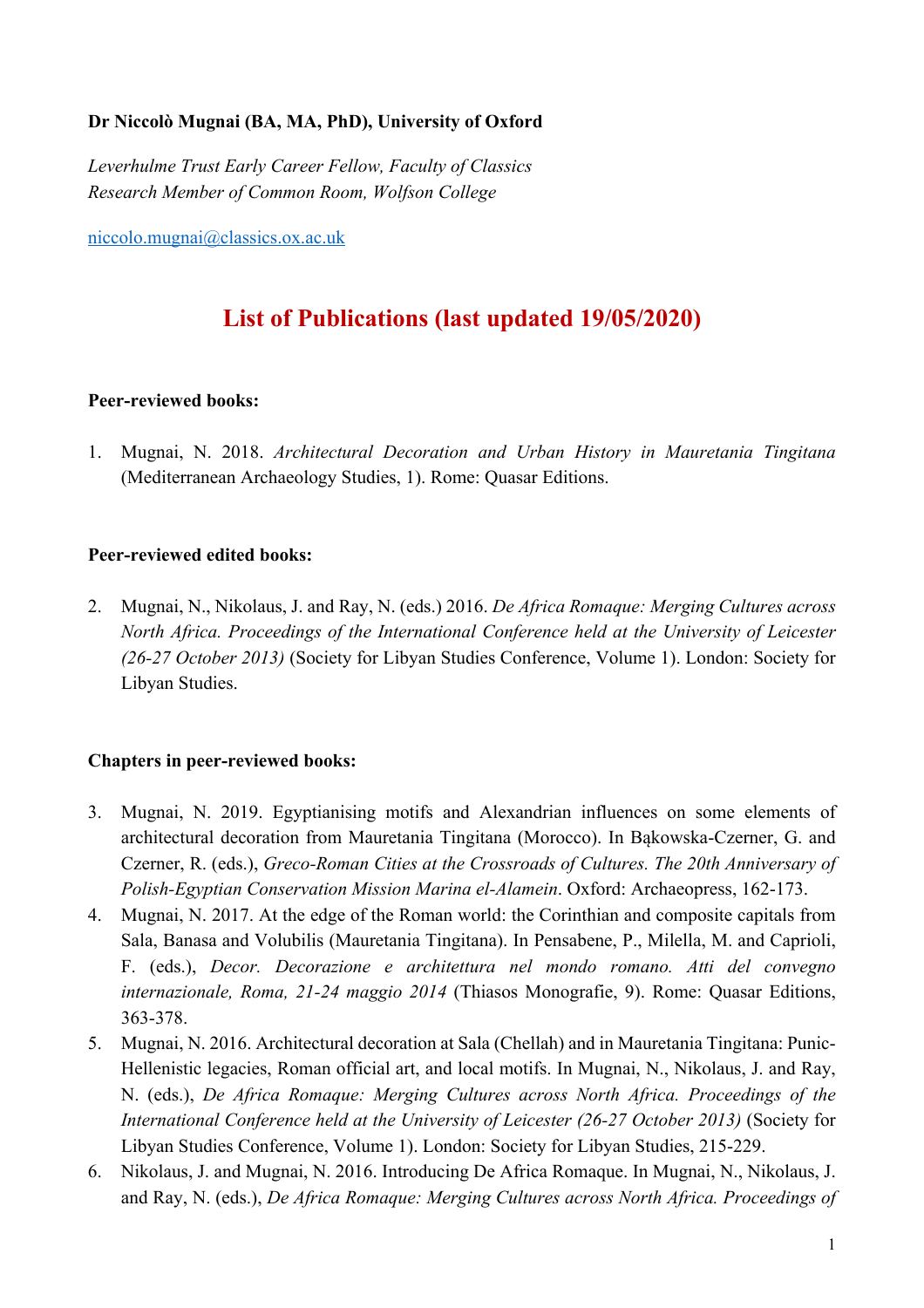*the International Conference held at the University of Leicester (26-27 October 2013)* (Society for Libyan Studies Conference, Volume 1). London: Society for Libyan Studies, 3-8.

- 7. Mugnai, N., Bigi, L. and Perotti, M. 2016. Copper alloy items from the Roman military site of Thamusida (Sidi Ali ben Ahmed – Morocco). In Giumlia-Mair, A. and Mattusch, C. (eds.), *Proceedings of the XVIIth International Congress on Ancient Bronzes, Izmir*. Autun: Éditions Mergoil, 111-117.
- 8. Mugnai, N., Bigi, L., Bernardoni, E., Fanelli, R. and Perotti, M. 2013. Metalli. In Akerraz, A., Camporeale, S. and Papi, E. (eds.), *Sidi Ali ben Ahmed – Thamusida, 3. I materiali*. Rome: Quasar Editions, 369-444.

### **Articles in peer-reviewed journals:**

- 9. Mugnai, N. (forthcoming 2020). Architectural ornament in Tripolitania, North Africa, and beyond: some remarks on research approaches and interpretation. *Quaderni di Archeologia della Libya*, 23.
- 10. Leitch, V., Mattingly, D.J. and Mugnai, N. 2019. The Society for Libyan Studies archive: history, organisation, recent and future developments. *Libyan Studies*, 50: 81-85.
- 11. Nikolaus, J., Mugnai, N., Rayne, L., Zerbini, A., Mattingly, D.J., Walker, S., Abdrbba, M., Alhaddad, M., Buzaian, A. and Emrage, A. 2018. Training, partnerships, and new methodologies for protecting Libya's cultural heritage. *Quaderni di Archeologia della Libya*, 21: 351-358.
- 12. Mattingly, D.J., Bokbot, Y., Sterry, M., Cuénod, A., Fenwick, C., Gatto, M., Ray, N., Rayne, L., Janin, K., Lamb, A., Mugnai, N. and Nikolaus, J. 2017. Long-term history in a Moroccan oasis zone: the Middle Draa Project 2015. *Journal of African Archaeology*, 15: 141-172.
- 13. Mugnai, N., Nikolaus, J., Mattingly, D.J. and Walker, S. 2017. Libyan Antiquities at Risk: protecting portable cultural heritage. *Libyan Studies*, 48: 11-21.
- 14. Eck, W. and Mugnai, N. 2016. A new military diploma for the troops of Moesia inferior (19 January 136). *Zeitschrift für Papyrologie und Epigraphik*, 198: 218-222.
- 15. Mugnai, N. 2016. A new military diploma for the troops of Mauretania Tingitana (26 October 153). *Zeitschrift für Papyrologie und Epigraphik*, 197: 243-248.
- 16. Eck, W., Mugnai, N. and Pangerl, A. 2015. Ein Diplom für einen Flottensoldaten aus Titiopolis in Cilicia. *Zeitschrift für Papyrologie und Epigraphik*, 193: 249-252.
- 17. Mugnai, N. 2014. A military diploma of Antoninus Pius for the troops of Moesia inferior. *Zeitschrift für Papyrologie und Epigraphik*, 190: 305-310.
- 18. Mugnai, N. 2011. Componenti di un carro di età romana in una collezione privata a Siena. *Università di Siena*, *Annali della Facoltà di Lettere e Filosofia*, 32: 19-37.
- 19. Mugnai, N. 2011. Due appliques militari iscritte, custodite in una collezione privata, e nuove osservazioni su alcuni esemplari da Thamusida (Mauretania Tingitana). *Zeitschrift für Papyrologie und Epigraphik*, 179: 299-303.
- 20. Mugnai, N. 2011. Un nuovo diploma militare per le truppe della Dacia inferior. *Zeitschrift für Papyrologie und Epigraphik*, 177: 277-280.
- 21. Mugnai, N. 2011. Equites singulares Augusti: un nuovo diploma militare del regno di Adriano. *Zeitschrift für Papyrologie und Epigraphik*, 176: 262-266.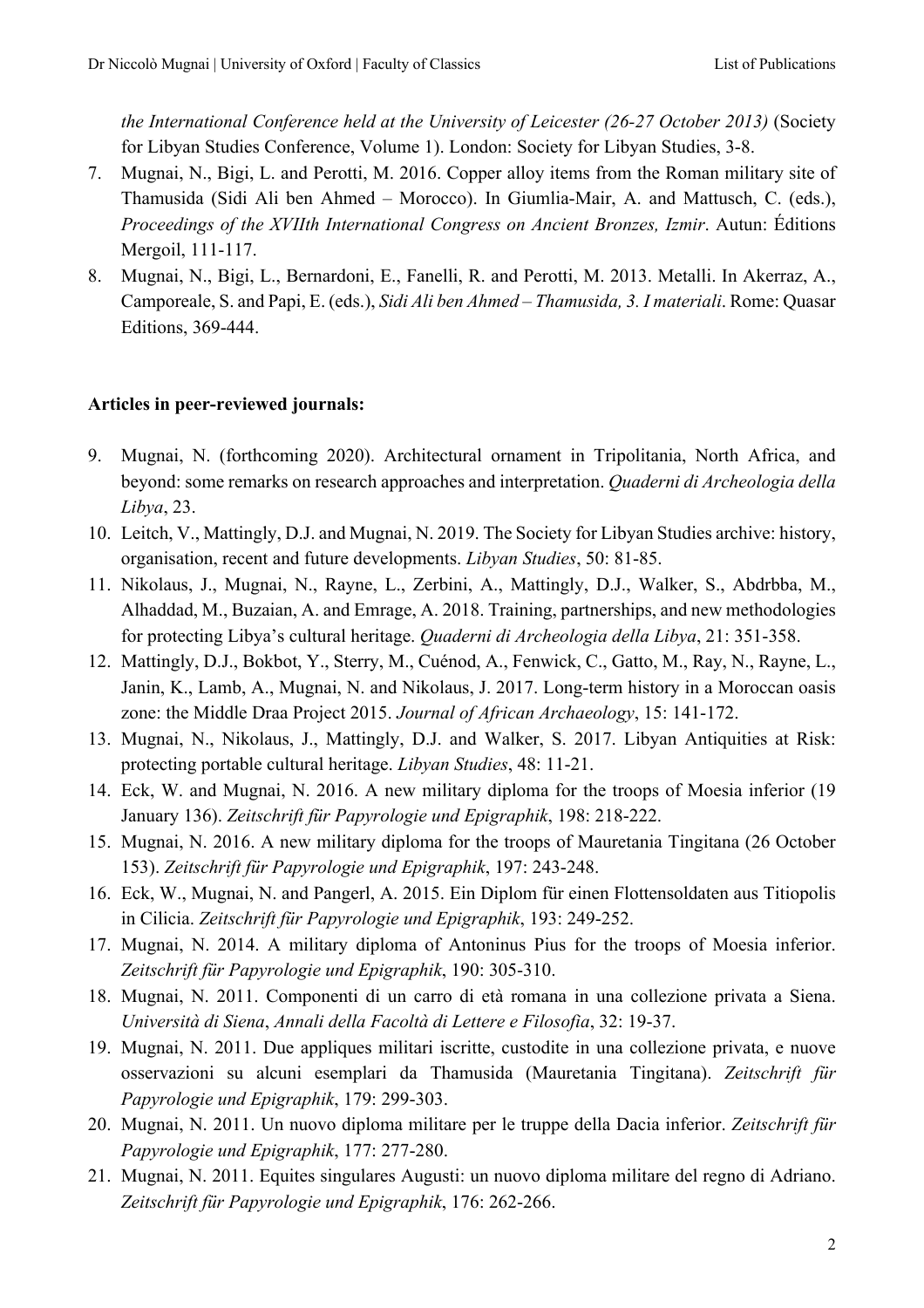22. Mugnai, N., Bigi, L. and Perotti, M. 2011. Copper alloy items from the Roman military site of Thamusida (Sidi Ali ben Ahmed, Morocco): abstracts of the XVII<sup>th</sup> International Congress of Ancient Bronzes (May 21-25, 2011/Izmir, Turkey). *Kubaba*, 17: 87.

#### **Research reports in peer-reviewed journals:**

23. Mugnai, N. 2018. Bridging cultures across the Mediterranean: architectural and social interconnections in North Africa, Sicily and Sardinia (second century BC – third century AD). *Papers of the British School at Rome*, 86: 346-347.

#### **Book reviews in peer-reviewed journals:**

- 24. Mugnai, N. 2020. Reconstructing the history and architecture of the curia in the Forum Vetus at Lepcis Magna (review of M. Livadiotti and G. Rocco, Exornata aedes. La curia del Foro Vecchio di Leptis Magna). *Journal of Roman Archaeology*, 33: in press.
- 25. Mugnai, N. 2020. Review of M. Cébeillac-Gervasoni, N. Laubry and F. Zevi (eds.), Ricerche su Ostia e il suo territorio. Atti del Terzo Seminario Ostiense. *Journal of Roman Studies*, 110: online first view.
- 26. Mugnai, N. 2020. Review of N. Lamare, Les fontaines monumentales en Afrique romaine. *Bryn Mawr Classical Review*, 2020.03.23: bmcr.brynmawr.edu/2020/2020.03.23.
- 27. Mugnai, N. 2020. Building activities in Republican Rome (review of S. Bernard, Building mid-Republican Rome: labor, architecture, and the urban economy). *The Classical Review*, 70.1: 215- 217.
- 28. Mugnai, N. 2019. Review of C. Voigts, Selinus VI. Die Altäre in den Stadtheiligtümern. Studien zur westgriechischen Altararchitektur im 6. und 5. Jahrhundert v. Chr. *BABesch*, 94: 271-272.
- 29. Mugnai, N. 2019. Review of L.M. Caliò, V. Caminneci, M. Livadiotti, M.C. Parello and M.S. Rizzo (eds.), Agrigento: nuove ricerche sull'area pubblica centrale. *BABesch*, 94: 272-273.
- 30. Mugnai, N. 2019. Review of K. Kaderka, Les décors tympanaux des temples de Rome; M.B. Gensheimer, Decoration and display in Rome's imperial thermae: messages of power and their popular reception at the Baths of Caracalla. *Journal of Roman Studies*, 109: 338-340.
- 31. Mugnai, N. 2019. Review of H. Tréziny, Mégara Hyblaea 7: la ville classique, hellénistique et romaine. *American Journal of Archaeology*, 123.3: 10.3764/ajaonline1233.mugnai.
- 32. Mugnai, N. 2019. Review of F. Baratte, V. Brouquier-Reddé and E. Rocca (eds.), Du culte aux sanctuaires: l'architecture religieuse dans l'Afrique romaine et byzantine. Actes du colloque, 18- 19 avril 2013, Paris. *American Journal of Archaeology*, 123.2: 10.3764/ajaonline1232.mugnai.
- 33. Mugnai, N. 2019. Status, roles and trade in the Roman world (review of G. Cupcea and R. Varga (eds.), Social interactions and status markers in the Roman world). *The Classical Review*, 69.1: 281-284.
- 34. Mugnai, N. 2018. Review of L.M. Caliò and J. des Courtils (eds.), L'architettura greca in occidente nel III secolo a.C. Atti del convegno di studi, Pompei-Napoli 20-22 maggio 2015. *American Journal of Archaeology*, 122.2: 10.3764/ajaonline1222.mugnai.